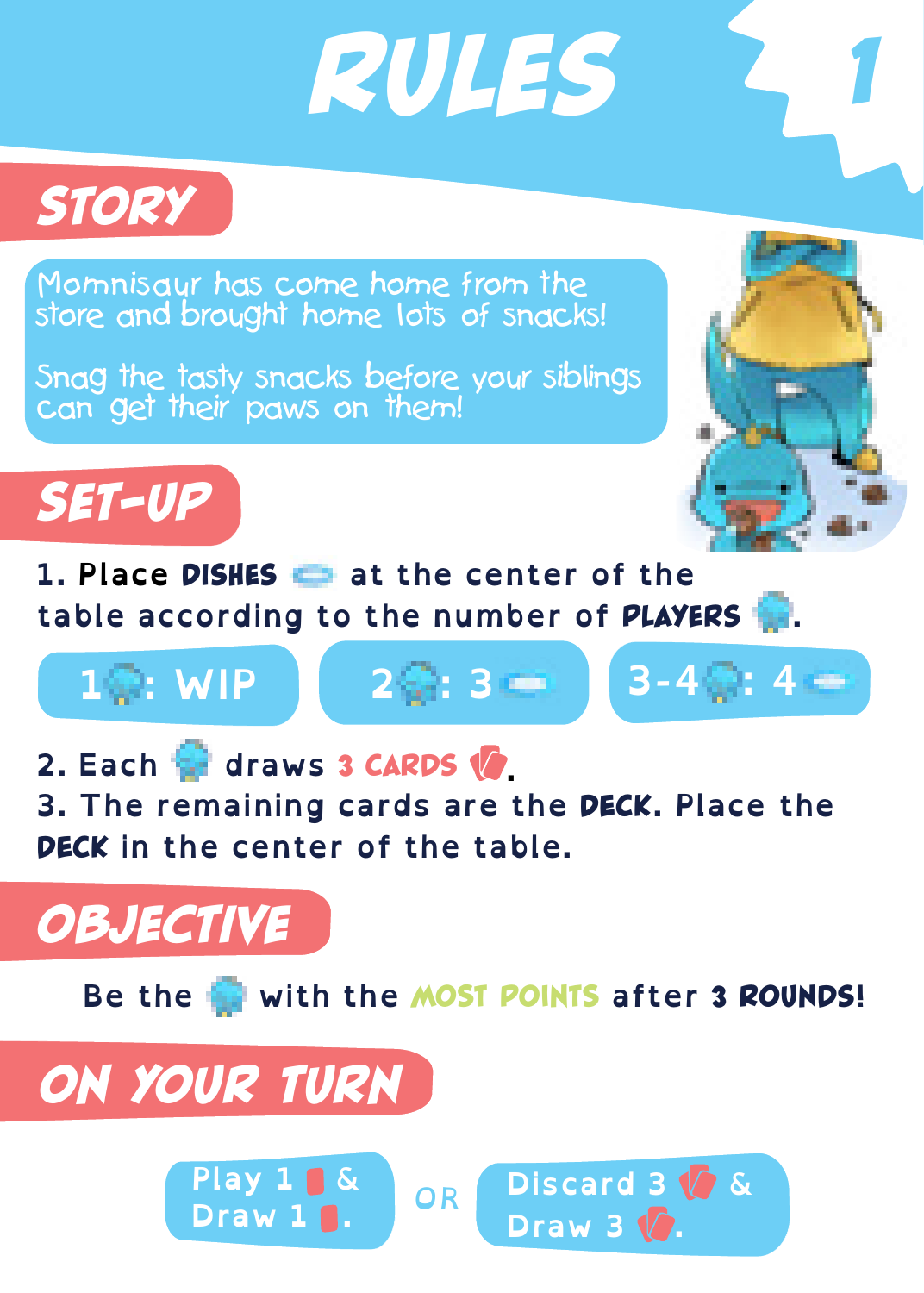



**A Round ends when all** DISHES **have been claimed! The with the least** POINTS **begins the next Round. The game ends when 3 Rounds have been played.**



**DISHES only count for score**<br>if you have claimed them. Claim **if you have claimed them. Claim a by playing a** *NOM!* **on it!**



*!*



# **EVERYTHING ELSE**<br>Everything else isn't tasty.

**Everything else isn't tasty. They're worth** 0 Points!

NO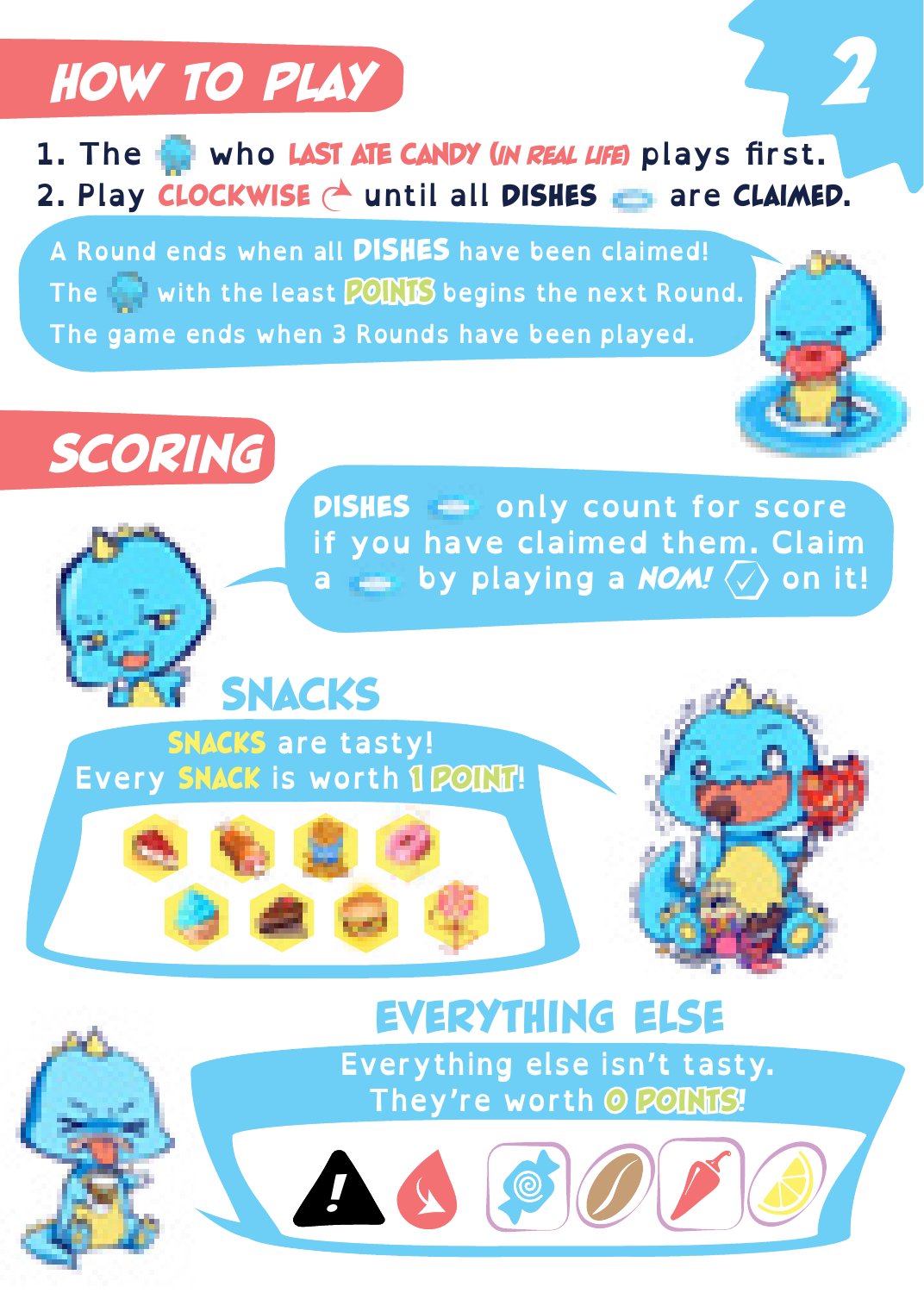*Reference 1*

# *Snacks & NOM!*

 $x24$ 

**SNACKS** 

**•Only playable on** UNCLAIMED DISHES**!**

**••• 1 POINT Value to that DISH!** 

*NOM!* **•Only playable on** UNCLAIMED DISHES**!** (7) ×র

**•Claim an** UNCLAIMED DISH **as yours!**



# *Dishes*

 $x=1/4$ 

Unclaimed Dish

**•Play** SNACKS **or** FLAVORS **on this!**

**•Play** *NOM!* **to claim!**

### claimed Dish

**•At the end of each Round, score 1 POINT for each** SNACK **on each** DISH **you Claimed.**

**•Play** FLAVORS **on this!**

# **For the FAQ and a**

**GameDirection.net/SnackAttack**